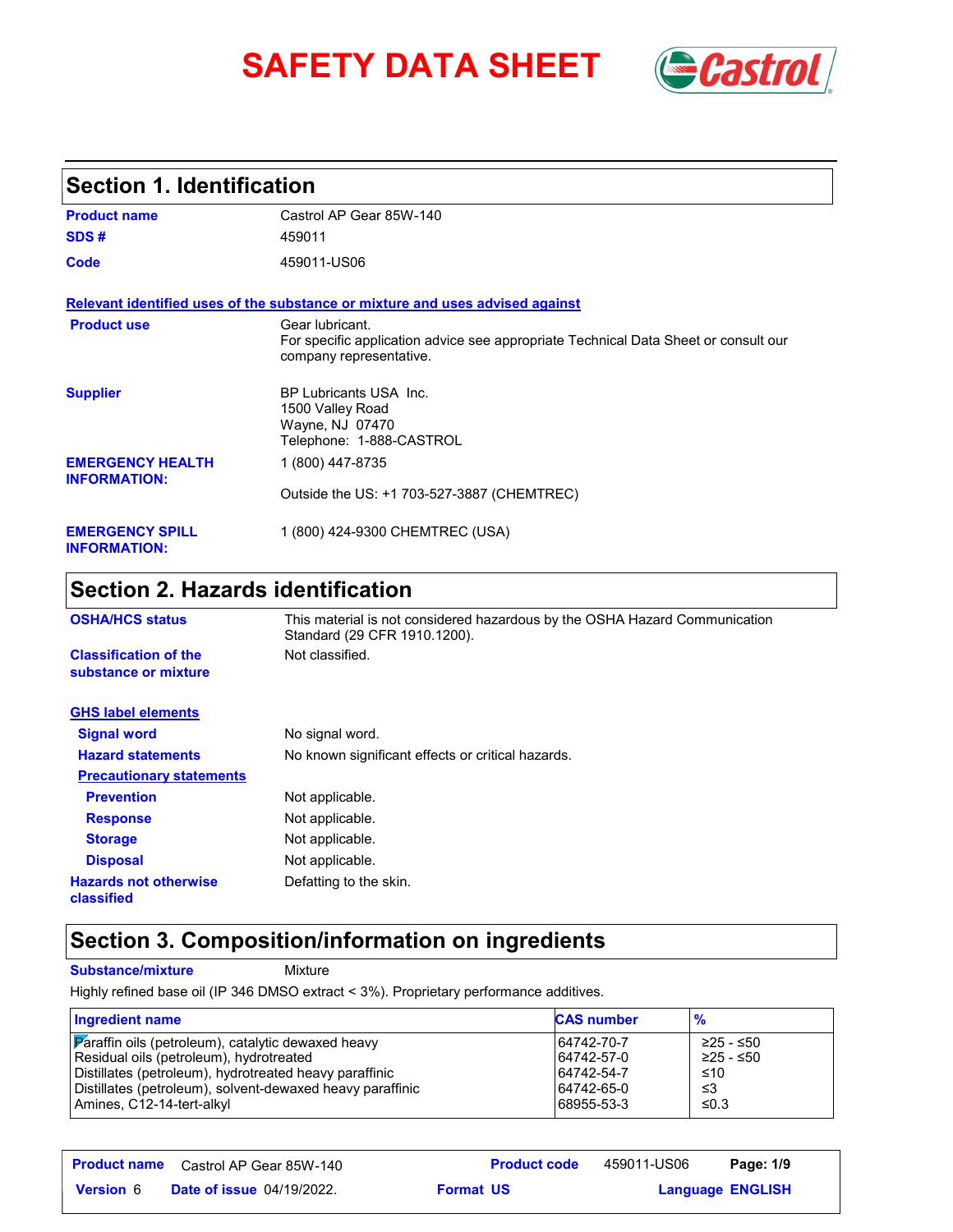### **Section 3. Composition/information on ingredients**

Any concentration shown as a range is to protect confidentiality or is due to batch variation.

**There are no additional ingredients present which, within the current knowledge of the supplier and in the concentrations applicable, are classified as hazardous to health and hence require reporting in this section.**

**Occupational exposure limits, if available, are listed in Section 8.**

### **Section 4. First aid measures**

#### **Description of necessary first aid measures**

| <b>Eve contact</b>                | In case of contact, immediately flush eyes with plenty of water for at least 15 minutes.<br>Eyelids should be held away from the eyeball to ensure thorough rinsing. Check for and<br>remove any contact lenses. Get medical attention. |
|-----------------------------------|-----------------------------------------------------------------------------------------------------------------------------------------------------------------------------------------------------------------------------------------|
| <b>Skin contact</b>               | Wash skin thoroughly with soap and water or use recognized skin cleanser. Remove<br>contaminated clothing and shoes. Wash clothing before reuse. Clean shoes thoroughly<br>before reuse. Get medical attention if symptoms occur.       |
| <b>Inhalation</b>                 | If inhaled, remove to fresh air. Get medical attention if symptoms occur.                                                                                                                                                               |
| <b>Ingestion</b>                  | Do not induce vomiting unless directed to do so by medical personnel. Get medical<br>attention if symptoms occur.                                                                                                                       |
| <b>Protection of first-aiders</b> | No action shall be taken involving any personal risk or without suitable training.                                                                                                                                                      |

#### **Most important symptoms/effects, acute and delayed**

**See Section 11 for more detailed information on health effects and symptoms.**

#### **Indication of immediate medical attention and special treatment needed, if necessary**

| <b>Notes to physician</b>  | Treatment should in general be symptomatic and directed to relieving any effects. |
|----------------------------|-----------------------------------------------------------------------------------|
| <b>Specific treatments</b> | No specific treatment.                                                            |

### **Section 5. Fire-fighting measures**

| <b>Extinguishing media</b>                               |                                                                                                                                                                                                |
|----------------------------------------------------------|------------------------------------------------------------------------------------------------------------------------------------------------------------------------------------------------|
| <b>Suitable extinguishing</b><br>media                   | In case of fire, use foam, dry chemical or carbon dioxide extinguisher or spray.                                                                                                               |
| Unsuitable extinguishing<br>media                        | Do not use water jet.                                                                                                                                                                          |
| <b>Specific hazards arising</b><br>from the chemical     | In a fire or if heated, a pressure increase will occur and the container may burst.                                                                                                            |
| <b>Hazardous combustion</b><br>products                  | Combustion products may include the following:<br>carbon oxides (CO, CO <sub>2</sub> ) (carbon monoxide, carbon dioxide)                                                                       |
| <b>Special protective actions</b><br>for fire-fighters   | No action shall be taken involving any personal risk or without suitable training. Promptly<br>isolate the scene by removing all persons from the vicinity of the incident if there is a fire. |
| <b>Special protective</b><br>equipment for fire-fighters | Fire-fighters should wear positive pressure self-contained breathing apparatus (SCBA)<br>and full turnout gear.                                                                                |

## **Section 6. Accidental release measures**

| <b>Personal precautions, protective equipment and emergency procedures</b> |                                                                                                                                                                                                                                                                                                                                       |  |
|----------------------------------------------------------------------------|---------------------------------------------------------------------------------------------------------------------------------------------------------------------------------------------------------------------------------------------------------------------------------------------------------------------------------------|--|
| For non-emergency<br>personnel                                             | No action shall be taken involving any personal risk or without suitable training.<br>Evacuate surrounding areas. Keep unnecessary and unprotected personnel from<br>entering. Do not touch or walk through spilled material. Put on appropriate personal<br>protective equipment. Floors may be slippery; use care to avoid falling. |  |
| For emergency responders                                                   | If specialized clothing is required to deal with the spillage, take note of any information in<br>Section 8 on suitable and unsuitable materials. See also the information in "For non-<br>emergency personnel".                                                                                                                      |  |

|                  | <b>Product name</b> Castrol AP Gear 85W-140 | <b>Product code</b> | 459011-US06 | Page: 2/9               |  |
|------------------|---------------------------------------------|---------------------|-------------|-------------------------|--|
| <b>Version 6</b> | <b>Date of issue 04/19/2022.</b>            | <b>Format US</b>    |             | <b>Language ENGLISH</b> |  |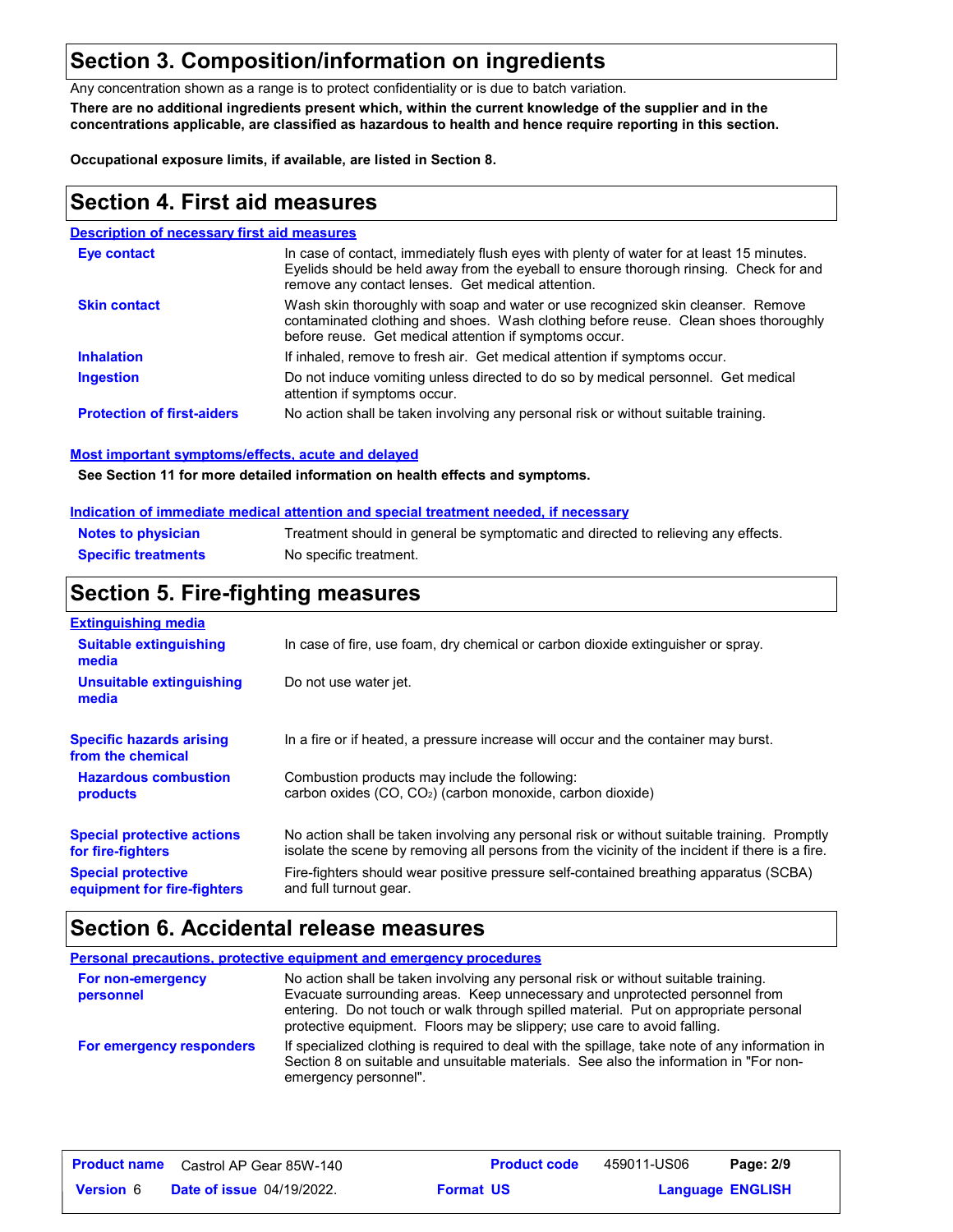# **Section 6. Accidental release measures**

| <b>Environmental precautions</b>                             | Avoid dispersal of spilled material and runoff and contact with soil, waterways, drains<br>and sewers. Inform the relevant authorities if the product has caused environmental<br>pollution (sewers, waterways, soil or air).                                                                                                                                                                      |
|--------------------------------------------------------------|----------------------------------------------------------------------------------------------------------------------------------------------------------------------------------------------------------------------------------------------------------------------------------------------------------------------------------------------------------------------------------------------------|
| <b>Methods and materials for containment and cleaning up</b> |                                                                                                                                                                                                                                                                                                                                                                                                    |
| <b>Small spill</b>                                           | Stop leak if without risk. Move containers from spill area. Absorb with an inert material<br>and place in an appropriate waste disposal container. Dispose of via a licensed waste<br>disposal contractor.                                                                                                                                                                                         |
| Large spill                                                  | Stop leak if without risk. Move containers from spill area. Prevent entry into sewers,<br>water courses, basements or confined areas. Contain and collect spillage with non-<br>combustible, absorbent material e.g. sand, earth, vermiculite or diatomaceous earth and<br>place in container for disposal according to local regulations. Dispose of via a licensed<br>waste disposal contractor. |

# **Section 7. Handling and storage**

| <b>Precautions for safe handling</b>                                             |                                                                                                                                                                                                                                                                                                                                                                                                                                                                                                                                                                                               |
|----------------------------------------------------------------------------------|-----------------------------------------------------------------------------------------------------------------------------------------------------------------------------------------------------------------------------------------------------------------------------------------------------------------------------------------------------------------------------------------------------------------------------------------------------------------------------------------------------------------------------------------------------------------------------------------------|
| <b>Protective measures</b>                                                       | Put on appropriate personal protective equipment (see Section 8).                                                                                                                                                                                                                                                                                                                                                                                                                                                                                                                             |
| <b>Advice on general</b><br>occupational hygiene                                 | Eating, drinking and smoking should be prohibited in areas where this material is<br>handled, stored and processed. Wash thoroughly after handling. Remove contaminated<br>clothing and protective equipment before entering eating areas. See also Section 8 for<br>additional information on hygiene measures.                                                                                                                                                                                                                                                                              |
| <b>Conditions for safe storage,</b><br>including any<br><i>incompatibilities</i> | Store in accordance with local regulations. Store in original container protected from<br>direct sunlight in a dry, cool and well-ventilated area, away from incompatible materials<br>(see Section 10) and food and drink. Keep container tightly closed and sealed until<br>ready for use. Store and use only in equipment/containers designed for use with this<br>product. Containers that have been opened must be carefully resealed and kept upright<br>to prevent leakage. Do not store in unlabeled containers. Use appropriate containment<br>to avoid environmental contamination. |
| <b>Not suitable</b>                                                              | Prolonged exposure to elevated temperature                                                                                                                                                                                                                                                                                                                                                                                                                                                                                                                                                    |
|                                                                                  |                                                                                                                                                                                                                                                                                                                                                                                                                                                                                                                                                                                               |

# **Section 8. Exposure controls/personal protection**

### **Control parameters**

### **Occupational exposure limits**

| <b>Ingredient name</b>                                    | <b>Exposure limits</b>                                                                                                                                                                                                        |
|-----------------------------------------------------------|-------------------------------------------------------------------------------------------------------------------------------------------------------------------------------------------------------------------------------|
| Paraffin oils (petroleum), catalytic dewaxed heavy        | <b>ACGIH TLV (United States).</b><br>TWA: 5 mg/m <sup>3</sup> 8 hours. Issued/Revised:<br>11/2009 Form: Inhalable fraction<br><b>OSHA PEL (United States).</b><br>TWA: 5 mg/m <sup>3</sup> 8 hours. Issued/Revised:<br>6/1993 |
| Residual oils (petroleum), hydrotreated                   | <b>ACGIH TLV (United States).</b><br>TWA: 5 mg/m <sup>3</sup> 8 hours. Issued/Revised:<br>11/2009 Form: Inhalable fraction<br><b>OSHA PEL (United States).</b><br>TWA: 5 mg/m <sup>3</sup> 8 hours. Issued/Revised:<br>6/1993 |
| Distillates (petroleum), hydrotreated heavy paraffinic    | <b>ACGIH TLV (United States).</b><br>TWA: 5 mg/m <sup>3</sup> 8 hours. Issued/Revised:<br>11/2009 Form: Inhalable fraction<br><b>OSHA PEL (United States).</b><br>TWA: 5 mg/m <sup>3</sup> 8 hours. Issued/Revised:<br>6/1993 |
| Distillates (petroleum), solvent-dewaxed heavy paraffinic | <b>ACGIH TLV (United States).</b><br>TWA: 5 mg/m <sup>3</sup> 8 hours. Issued/Revised:<br>11/2009 Form: Inhalable fraction                                                                                                    |
| <b>Product name</b><br>Castrol AP Gear 85W-140            | <b>Product code</b><br>Page: 3/9<br>459011-US06                                                                                                                                                                               |
| <b>Version 6</b><br><b>Date of issue 04/19/2022.</b>      | <b>Format US</b><br><b>Language ENGLISH</b>                                                                                                                                                                                   |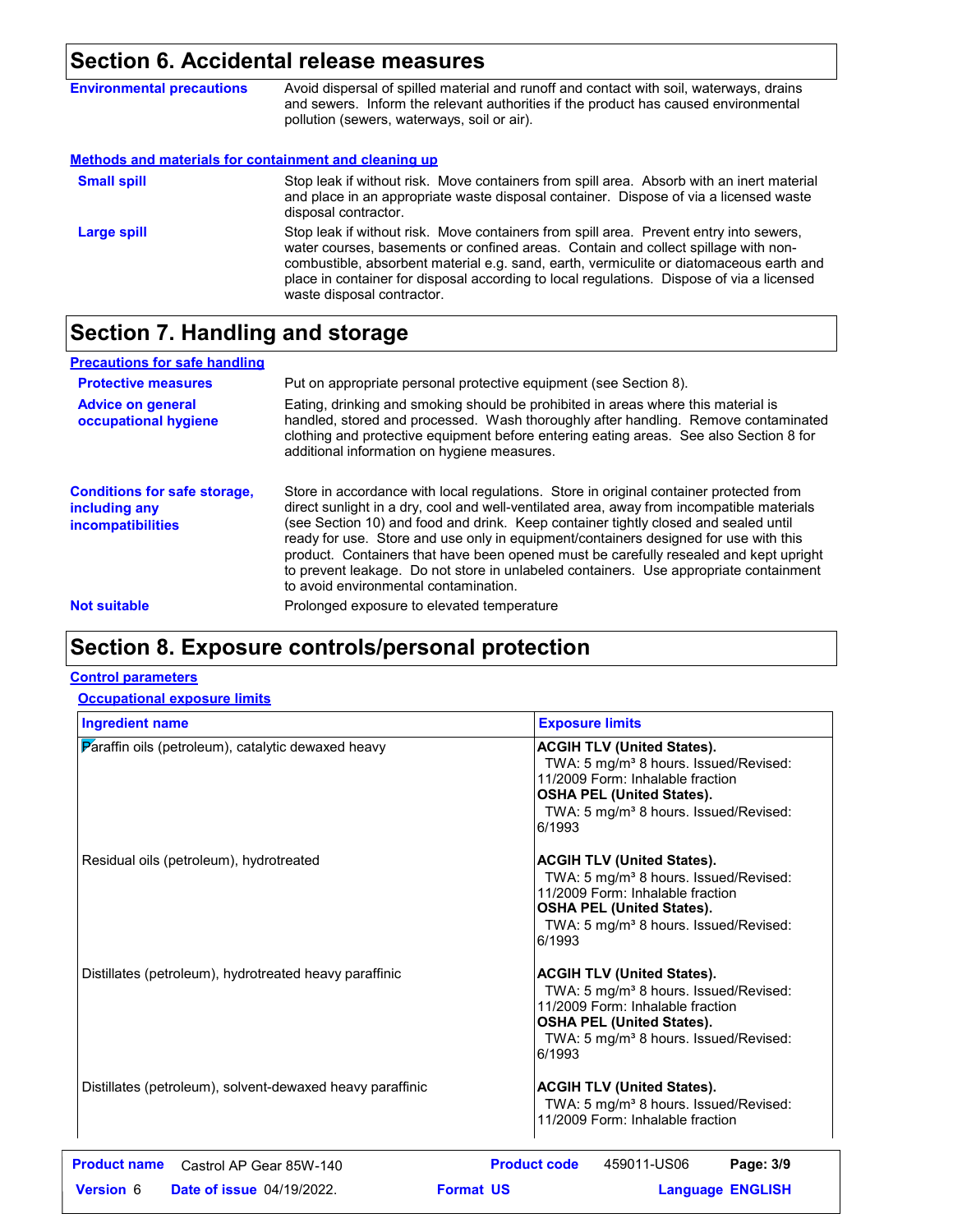### **Section 8. Exposure controls/personal protection**

|  | <b>OSHA PEL (United States).</b>                            |
|--|-------------------------------------------------------------|
|  | TWA: 5 mg/m <sup>3</sup> 8 hours. Issued/Revised:<br>6/1993 |

Amines, C12-14-tert-alkyl None.

While specific OELs for certain components may be shown in this section, other components may be present in any mist, vapor or dust produced. Therefore, the specific OELs may not be applicable to the product as a whole and are provided for guidance only.

| <b>Appropriate engineering</b><br>controls | All activities involving chemicals should be assessed for their risks to health, to ensure<br>exposures are adequately controlled. Personal protective equipment should only be<br>considered after other forms of control measures (e.g. engineering controls) have been<br>suitably evaluated. Personal protective equipment should conform to appropriate<br>standards, be suitable for use, be kept in good condition and properly maintained.<br>Your supplier of personal protective equipment should be consulted for advice on<br>selection and appropriate standards. For further information contact your national<br>organisation for standards.<br>Provide exhaust ventilation or other engineering controls to keep the relevant airborne<br>concentrations below their respective occupational exposure limits.<br>The final choice of protective equipment will depend upon a risk assessment. It is<br>important to ensure that all items of personal protective equipment are compatible. |
|--------------------------------------------|------------------------------------------------------------------------------------------------------------------------------------------------------------------------------------------------------------------------------------------------------------------------------------------------------------------------------------------------------------------------------------------------------------------------------------------------------------------------------------------------------------------------------------------------------------------------------------------------------------------------------------------------------------------------------------------------------------------------------------------------------------------------------------------------------------------------------------------------------------------------------------------------------------------------------------------------------------------------------------------------------------|
| <b>Environmental exposure</b><br>controls  | Emissions from ventilation or work process equipment should be checked to ensure they<br>comply with the requirements of environmental protection legislation. In some cases,<br>fume scrubbers, filters or engineering modifications to the process equipment will be<br>necessary to reduce emissions to acceptable levels.                                                                                                                                                                                                                                                                                                                                                                                                                                                                                                                                                                                                                                                                              |
| <b>Individual protection measures</b>      |                                                                                                                                                                                                                                                                                                                                                                                                                                                                                                                                                                                                                                                                                                                                                                                                                                                                                                                                                                                                            |
| <b>Hygiene measures</b>                    | Wash hands, forearms and face thoroughly after handling chemical products, before<br>eating, smoking and using the lavatory and at the end of the working period.<br>Appropriate techniques should be used to remove potentially contaminated clothing.<br>Wash contaminated clothing before reusing. Ensure that eyewash stations and safety<br>showers are close to the workstation location.                                                                                                                                                                                                                                                                                                                                                                                                                                                                                                                                                                                                            |
| <b>Eye/face protection</b>                 | Safety glasses with side shields.                                                                                                                                                                                                                                                                                                                                                                                                                                                                                                                                                                                                                                                                                                                                                                                                                                                                                                                                                                          |
| <b>Skin protection</b>                     |                                                                                                                                                                                                                                                                                                                                                                                                                                                                                                                                                                                                                                                                                                                                                                                                                                                                                                                                                                                                            |
| <b>Hand protection</b>                     | Wear protective gloves if prolonged or repeated contact is likely. Wear chemical<br>resistant gloves. Recommended: Nitrile gloves. The correct choice of protective gloves<br>depends upon the chemicals being handled, the conditions of work and use, and the<br>condition of the gloves (even the best chemically resistant glove will break down after<br>repeated chemical exposures). Most gloves provide only a short time of protection<br>before they must be discarded and replaced. Because specific work environments and<br>material handling practices vary, safety procedures should be developed for each<br>intended application. Gloves should therefore be chosen in consultation with the supplier/<br>manufacturer and with a full assessment of the working conditions.                                                                                                                                                                                                              |
| <b>Body protection</b>                     | Use of protective clothing is good industrial practice.<br>Personal protective equipment for the body should be selected based on the task being<br>performed and the risks involved and should be approved by a specialist before handling<br>this product.<br>Cotton or polyester/cotton overalls will only provide protection against light superficial<br>contamination that will not soak through to the skin. Overalls should be laundered on a<br>regular basis. When the risk of skin exposure is high (e.g. when cleaning up spillages or<br>if there is a risk of splashing) then chemical resistant aprons and/or impervious chemical<br>suits and boots will be required.                                                                                                                                                                                                                                                                                                                      |
| <b>Other skin protection</b>               | Appropriate footwear and any additional skin protection measures should be selected<br>based on the task being performed and the risks involved and should be approved by a<br>specialist before handling this product.                                                                                                                                                                                                                                                                                                                                                                                                                                                                                                                                                                                                                                                                                                                                                                                    |
| <b>Respiratory protection</b>              | In case of insufficient ventilation, wear suitable respiratory equipment.<br>The correct choice of respiratory protection depends upon the chemicals being handled,<br>the conditions of work and use, and the condition of the respiratory equipment. Safety<br>procedures should be developed for each intended application. Respiratory protection<br>equipment should therefore be chosen in consultation with the supplier/manufacturer<br>and with a full assessment of the working conditions.                                                                                                                                                                                                                                                                                                                                                                                                                                                                                                      |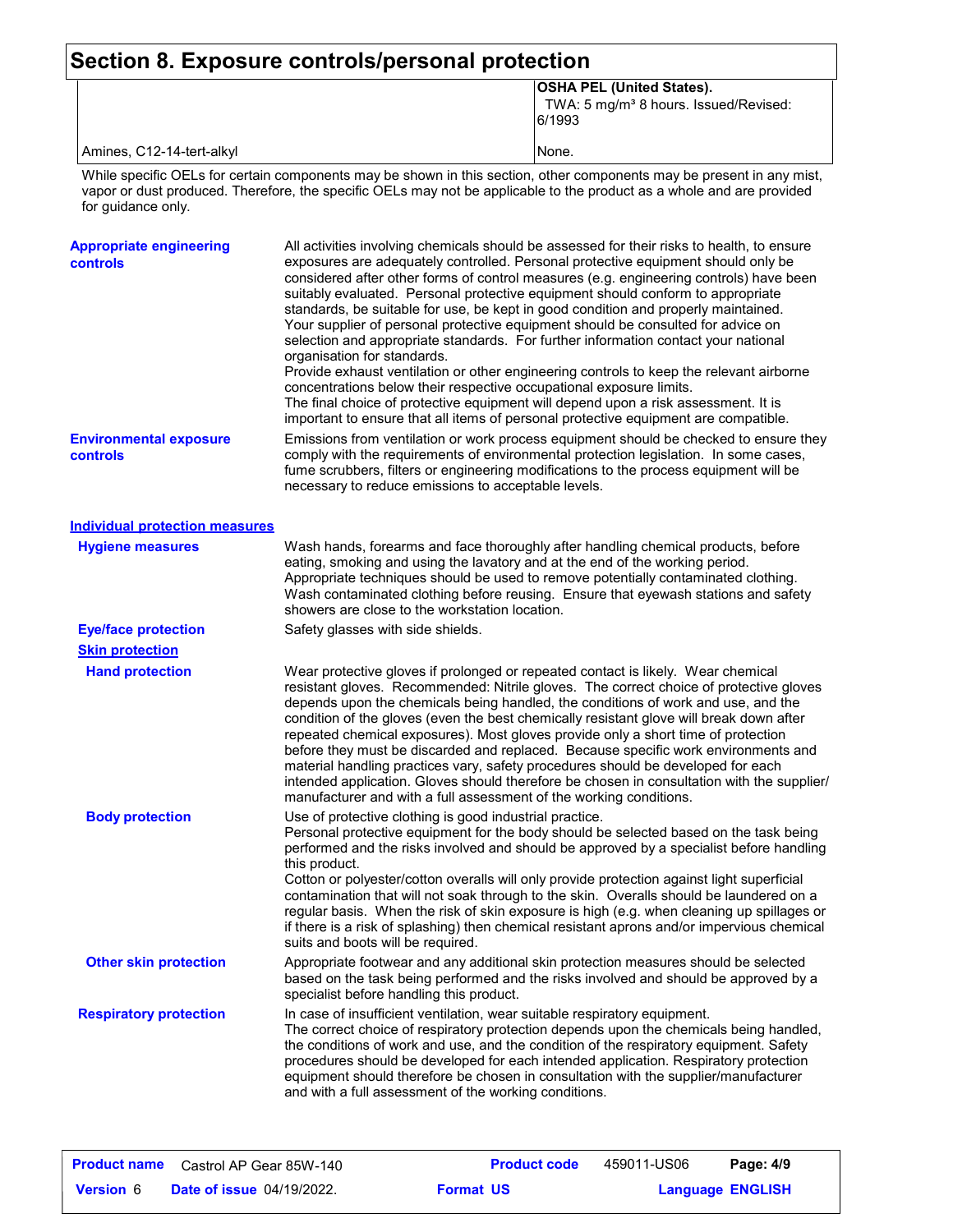### **Section 9. Physical and chemical properties**

The conditions of measurement of all properties are at standard temperature and pressure unless otherwise indicated.

#### **Appearance**

| <b>Physical state</b>                                             | Liquid.                    |
|-------------------------------------------------------------------|----------------------------|
| Color                                                             | Brown.                     |
| Odor                                                              | Not available.             |
| <b>Odor threshold</b>                                             | Not available.             |
| рH                                                                | Not applicable.            |
| <b>Melting point/freezing point</b>                               | Not available.             |
| <b>Boiling point, initial boiling</b><br>point, and boiling range | Not available.             |
| <b>Flash point</b><br><b>Pour point</b>                           | Open cup: >180°C<br>-15 °C |
| <b>Evaporation rate</b>                                           | Not available.             |
| <b>Flammability</b>                                               | Not applicable. Ba         |
| Lower and upper explosion<br>limit/flammability limit             | Not available.             |
| <b>Vapor pressure</b>                                             |                            |

**vailable.** vailable. pplicable. Based on - Physical state cup: >180°C (>356°F) [Cleveland]

| <b>Vapor pressure</b>                             |                                                                      |                                                                                                                                       |         | Vapor Pressure at 20°C |          | Vapor pressure at 50°C |               |
|---------------------------------------------------|----------------------------------------------------------------------|---------------------------------------------------------------------------------------------------------------------------------------|---------|------------------------|----------|------------------------|---------------|
|                                                   | <b>Ingredient name</b>                                               | mm Hg                                                                                                                                 | kPa     | <b>Method</b>          | mm<br>Hg | kPa                    | <b>Method</b> |
|                                                   | Paraffin oils (petroleum),<br>catalytic dewaxed heavy                | < 0.08                                                                                                                                | < 0.011 | <b>ASTM D 5191</b>     |          |                        |               |
|                                                   | Residual oils<br>(petroleum),<br>hydrotreated                        | < 0.08                                                                                                                                | < 0.011 | <b>ASTM D 5191</b>     |          |                        |               |
|                                                   | Distillates (petroleum),<br>hydrotreated heavy<br>paraffinic         | < 0.08                                                                                                                                | < 0.011 | <b>ASTM D 5191</b>     |          |                        |               |
|                                                   | Distillates (petroleum),<br>solvent-dewaxed heavy<br>paraffinic      | < 0.08                                                                                                                                | < 0.011 | <b>ASTM D 5191</b>     |          |                        |               |
| <b>Relative vapor density</b>                     | Not available.                                                       |                                                                                                                                       |         |                        |          |                        |               |
| <b>Density</b>                                    | $\frac{1}{2}$ 1000 kg/m <sup>3</sup> (<1 g/cm <sup>3</sup> ) at 15°C |                                                                                                                                       |         |                        |          |                        |               |
| <b>Solubility</b>                                 | insoluble in water.                                                  |                                                                                                                                       |         |                        |          |                        |               |
| <b>Partition coefficient: n-</b><br>octanol/water | Not applicable.                                                      |                                                                                                                                       |         |                        |          |                        |               |
| <b>Auto-ignition temperature</b>                  | Not available.                                                       |                                                                                                                                       |         |                        |          |                        |               |
| <b>Decomposition temperature</b>                  | Not available.                                                       |                                                                                                                                       |         |                        |          |                        |               |
| <b>Viscosity</b>                                  |                                                                      | Kinematic: 333 mm <sup>2</sup> /s (333 cSt) at 40 $^{\circ}$ C<br>Kinematic: 24.5 to 26 mm <sup>2</sup> /s (24.5 to 26 cSt) at 100 °C |         |                        |          |                        |               |

**Particle characteristics Median particle size** Not applicable.

### **Section 10. Stability and reactivity**

| <b>Reactivity</b>                              | No specific test data available for this product. Refer to Conditions to avoid and<br>Incompatible materials for additional information.                                |
|------------------------------------------------|-------------------------------------------------------------------------------------------------------------------------------------------------------------------------|
| <b>Chemical stability</b>                      | The product is stable.                                                                                                                                                  |
| <b>Possibility of hazardous</b><br>reactions   | Under normal conditions of storage and use, hazardous reactions will not occur.<br>Under normal conditions of storage and use, hazardous polymerization will not occur. |
| <b>Conditions to avoid</b>                     | Avoid all possible sources of ignition (spark or flame).                                                                                                                |
| <b>Product name</b><br>Castrol AP Gear 85W-140 | <b>Product code</b><br>459011-US06<br>Page: 5/9                                                                                                                         |

**Date of issue** 04/19/2022. **Version** 6 **Format Language**

**Format US** 

**Language ENGLISH**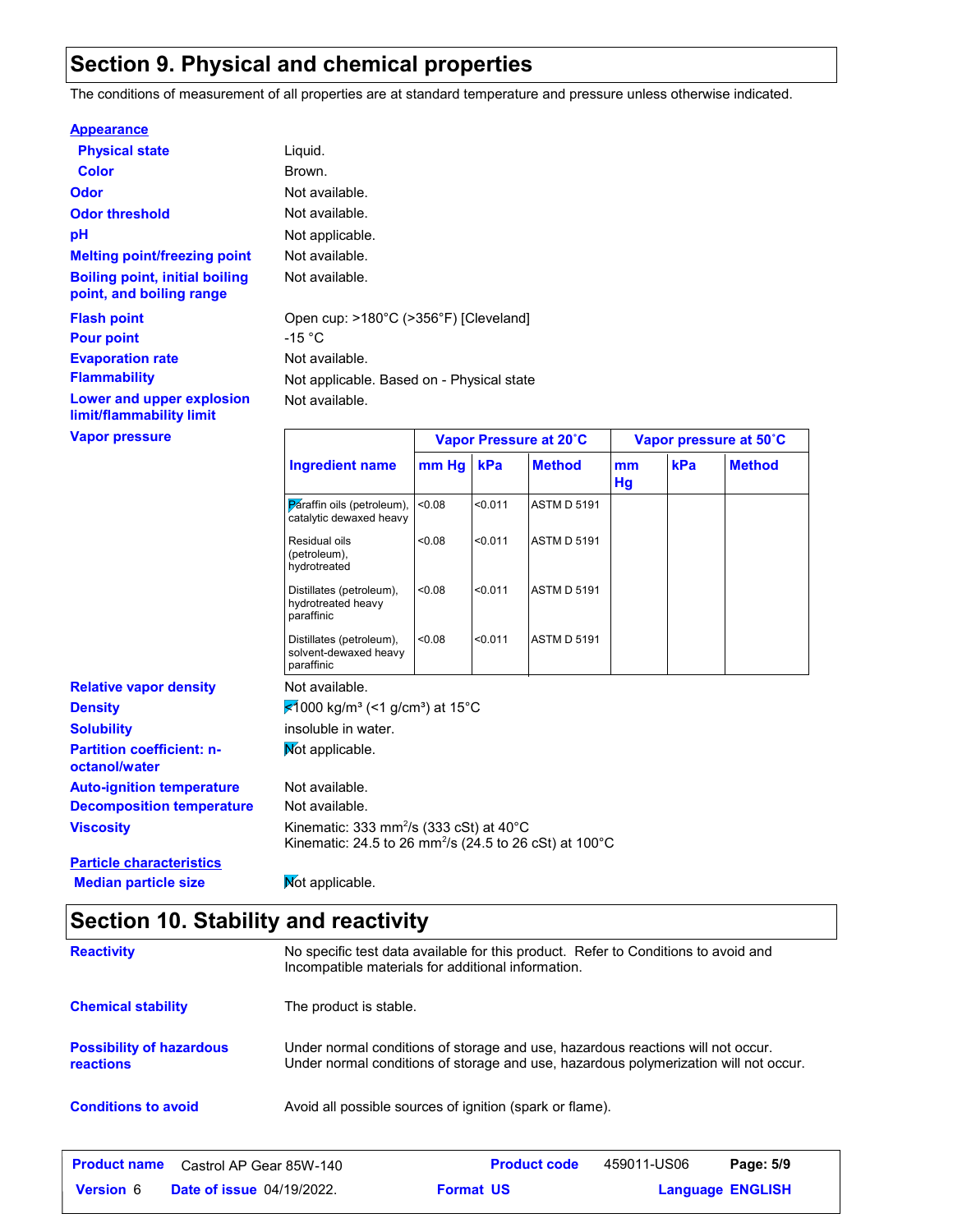### **Section 10. Stability and reactivity**

**Incompatible materials** Reactive or incompatible with the following materials: oxidizing materials.

**Hazardous decomposition products**

Under normal conditions of storage and use, hazardous decomposition products should not be produced.

### **Section 11. Toxicological information**

#### **Information on the likely routes of exposure Ingestion** No known significant effects or critical hazards. **Skin contact** No known significant effects or critical hazards. **Eye contact** No known significant effects or critical hazards. **General General** No known significant effects or critical hazards. **Carcinogenicity** No known significant effects or critical hazards. **Mutagenicity** No known significant effects or critical hazards. **Teratogenicity** No known significant effects or critical hazards. **Developmental effects** No known significant effects or critical hazards. **Fertility effects** No known significant effects or critical hazards. **Symptoms related to the physical, chemical and toxicological characteristics Skin contact Ingestion** No specific data. Adverse symptoms may include the following: irritation dryness cracking **Eye contact** No specific data. **Potential chronic health effects Delayed and immediate effects and also chronic effects from short and long term exposure Specific target organ toxicity (single exposure)** Amines, C12-14-tert-alkyl **Category 3** - Respiratory tract irritation **Name Category Aspiration hazard Name Result** Distillates (petroleum), solvent-dewaxed heavy paraffinic **ASPIRATION HAZARD** - Category 1 **Route of exposure Target organs** Routes of entry anticipated: Dermal, Inhalation. **Potential acute health effects Potential immediate effects** Not available. **Short term exposure Potential delayed effects** Not available. **Potential immediate effects** Not available. **Long term exposure Potential delayed effects** Not available. **Information on toxicological effects Inhalation** Vapor inhalation under ambient conditions is not normally a problem due to low vapor pressure. **Inhalation** May be harmful by inhalation if exposure to vapor, mists or fumes resulting from thermal decomposition products occurs.

| <b>Product name</b> | Castrol AP Gear 85W-140          | <b>Product code</b> | 459011-US06             | Page: 6/9 |  |
|---------------------|----------------------------------|---------------------|-------------------------|-----------|--|
| <b>Version 6</b>    | <b>Date of issue 04/19/2022.</b> | <b>Format US</b>    | <b>Language ENGLISH</b> |           |  |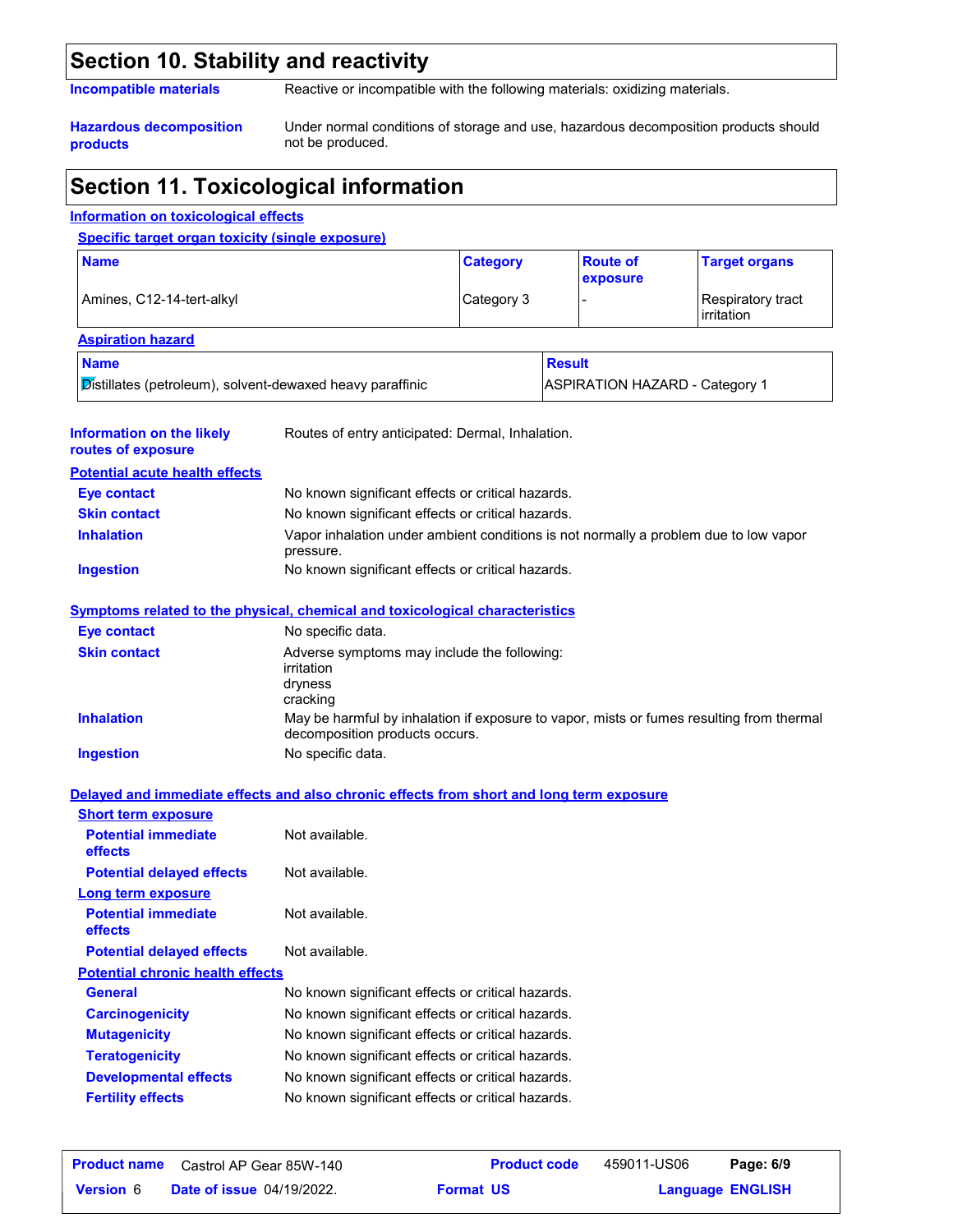### **Section 11. Toxicological information**

**Numerical measures of toxicity** Not available. **Acute toxicity estimates**

### **Section 12. Ecological information**

#### **Toxicity**

No testing has been performed by the manufacturer.

#### **Persistence and degradability**

Not expected to be rapidly degradable.

#### **Bioaccumulative potential**

This product is not expected to bioaccumulate through food chains in the environment.

| <b>Mobility in soil</b>                                 |                                                                                                                           |
|---------------------------------------------------------|---------------------------------------------------------------------------------------------------------------------------|
| <b>Soil/water partition</b><br><b>coefficient (Koc)</b> | Not available.                                                                                                            |
| <b>Mobility</b>                                         | Spillages may penetrate the soil causing ground water contamination.                                                      |
| <b>Other adverse effects</b>                            | No known significant effects or critical hazards.                                                                         |
| <b>Other ecological information</b>                     | Spills may form a film on water surfaces causing physical damage to organisms. Oxygen<br>transfer could also be impaired. |

### **Section 13. Disposal considerations**

The generation of waste should be avoided or minimized wherever possible. Significant quantities of waste product residues should not be disposed of via the foul sewer but processed in a suitable effluent treatment plant. Dispose of surplus and non-recyclable products via a licensed waste disposal contractor. Disposal of this product, solutions and any by-products should at all times comply with the requirements of environmental protection and waste disposal legislation and any regional local authority requirements. Waste packaging should be recycled. Incineration or landfill should only be considered when recycling is not feasible. This material and its container must be disposed of in a safe way. Empty containers or liners may retain some product residues. Avoid dispersal of spilled material and runoff and contact with soil, waterways, drains and sewers. **Disposal methods**

### **Section 14. Transport information**

|                                      | <b>DOT Classification</b> | <b>TDG Classification</b> | <b>IMDG</b>    | <b>IATA</b>    |
|--------------------------------------|---------------------------|---------------------------|----------------|----------------|
| <b>UN number</b>                     | Not regulated.            | Not regulated.            | Not regulated. | Not regulated. |
| <b>UN proper</b><br>shipping name    |                           |                           |                |                |
| <b>Transport</b><br>hazard class(es) |                           |                           |                |                |
| <b>Packing group</b>                 |                           |                           |                | ٠              |
| <b>Environmental</b><br>hazards      | No.                       | No.                       | No.            | No.            |
|                                      |                           |                           |                |                |

| <b>Product name</b> | Castrol AP Gear 85W-140          | <b>Product code</b> | 459011-US06 | Page: 7/9               |  |
|---------------------|----------------------------------|---------------------|-------------|-------------------------|--|
| <b>Version</b> 6    | <b>Date of issue 04/19/2022.</b> | <b>Format US</b>    |             | <b>Language ENGLISH</b> |  |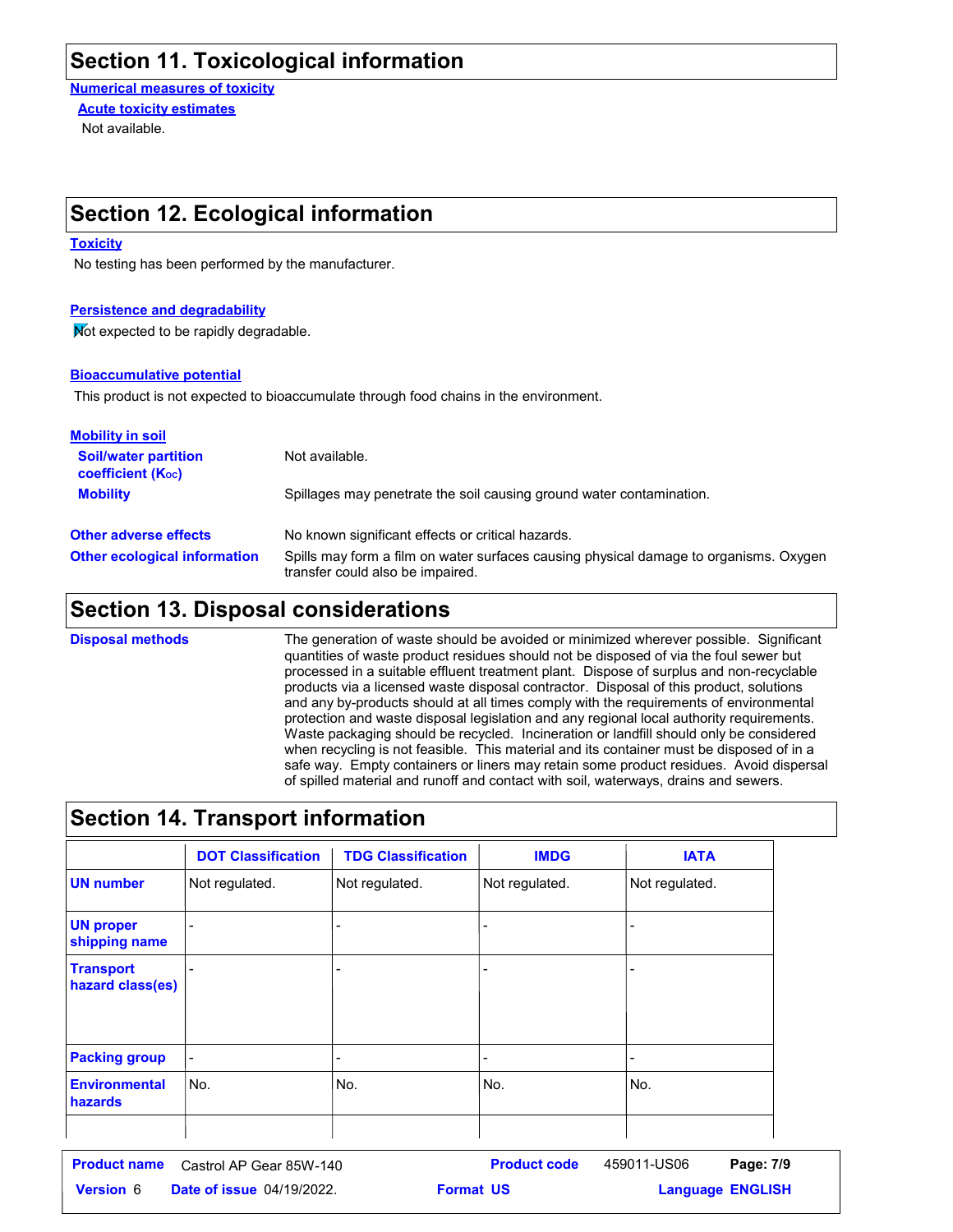|                                  | <b>Section 14. Transport information</b> |  |  |
|----------------------------------|------------------------------------------|--|--|
| <b>Additional</b><br>information |                                          |  |  |

**Special precautions for user** Not available.

**Transport in bulk according to IMO instruments** Not available.

### **Section 15. Regulatory information**

#### **U.S. Federal regulations**

**United States inventory** All components are active or exempted.

**SARA 302/304 (TSCA 8b)**

#### **Composition/information on ingredients**

No products were found.

#### **SARA 311/312**

| <b>Classification</b><br><b>SARA 313</b>  | Not applicable.                                                                                                                                                          |
|-------------------------------------------|--------------------------------------------------------------------------------------------------------------------------------------------------------------------------|
| <b>Form R - Reporting</b><br>requirements | This product does not contain any hazardous ingredients at or above regulated<br>thresholds.                                                                             |
| <b>Supplier notification</b>              | This product does not contain any hazardous ingredients at or above regulated<br>thresholds.                                                                             |
| <b>State regulations</b>                  |                                                                                                                                                                          |
| <b>Massachusetts</b>                      | The following components are listed: MINERAL OIL, PETROLEUM PARAFFIN OILS,<br>CATALYTIC DEWAXED HEAVY; OIL MIST, MINERAL; OIL MIST, MINERAL; OIL MIST,<br><b>MINERAL</b> |
| <b>New Jersey</b>                         | None of the components are listed.                                                                                                                                       |
| <b>Pennsylvania</b>                       | None of the components are listed.                                                                                                                                       |

#### **California Prop. 65**

**NARNING**: This product can expose you to chemicals including Benzene, which is known to the State of California to cause cancer and birth defects or other reproductive harm. This product can expose you to chemicals including Ethyl acrylate, Naphthalene and Ethylbenzene, which are known to the State of California to cause cancer, and Toluene, which is known to the State of California to cause birth defects or other reproductive harm. For more information go to www.P65Warnings.ca.gov.

#### **Other regulations**

| <b>Australia inventory (AIIC)</b>                               | All components are listed or exempted.                                                                   |
|-----------------------------------------------------------------|----------------------------------------------------------------------------------------------------------|
| <b>Canada inventory</b>                                         | All components are listed or exempted.                                                                   |
| <b>China inventory (IECSC)</b>                                  | All components are listed or exempted.                                                                   |
| <b>Japan inventory (CSCL)</b>                                   | All components are listed or exempted.                                                                   |
| <b>Korea inventory (KECI)</b>                                   | All components are listed or exempted.                                                                   |
| <b>Philippines inventory</b><br>(PICCS)                         | All components are listed or exempted.                                                                   |
| <b>Taiwan Chemical</b><br><b>Substances Inventory</b><br>(TCSI) | All components are listed or exempted.                                                                   |
| <b>REACH Status</b>                                             | For the REACH status of this product please consult your company contact, as<br>identified in Section 1. |